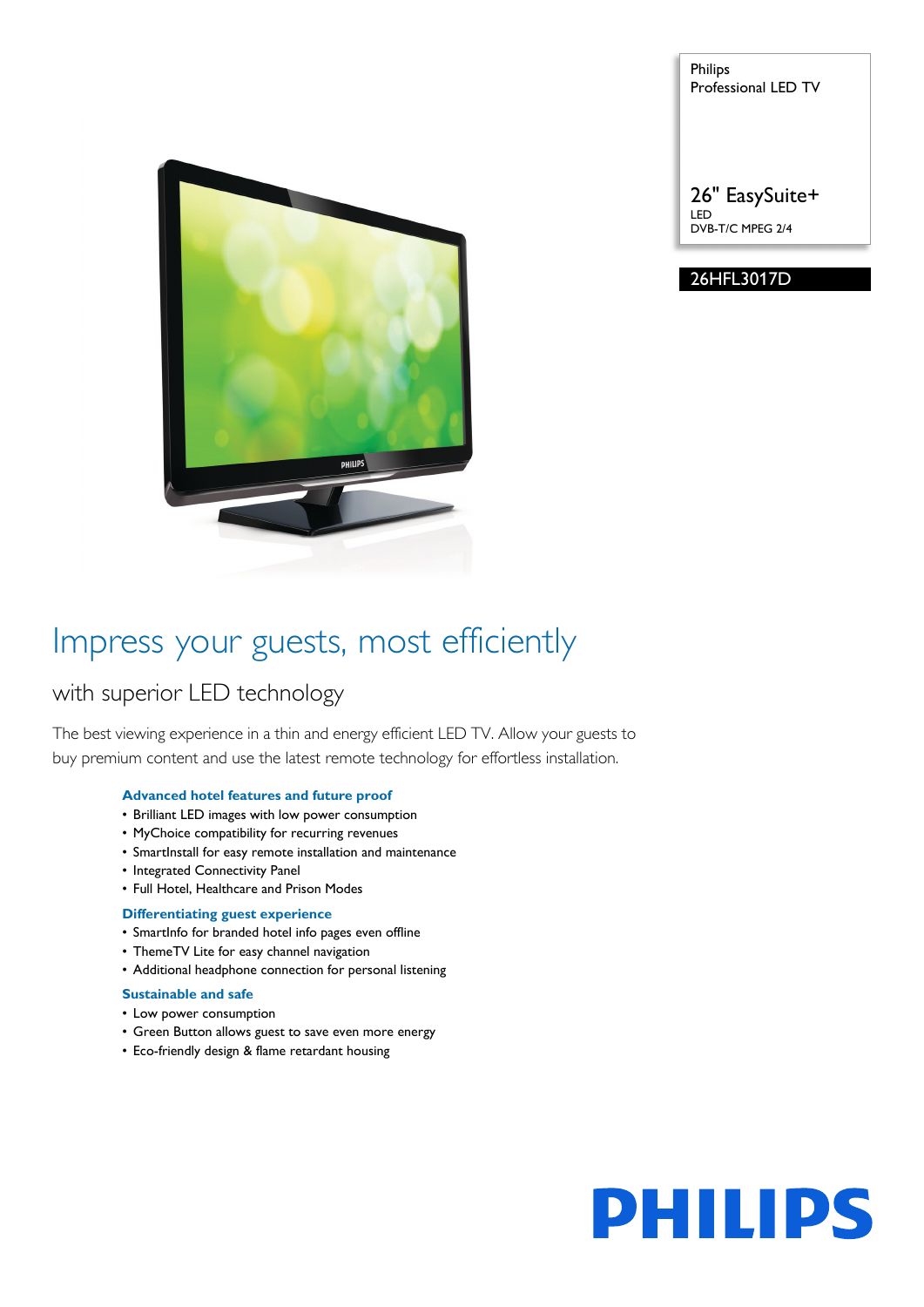#### Professional LED TV 26" EasySuite+ LED, DVB-T/C MPEG 2/4

# **Highlights**

#### **LED**



The most advanced LED lighting technology in this TV combines an eye-catching minimalistic design with stunning image quality as well as the lowest power consumption in its category. On top of that, LED lighting technology does not contain any hazardous materials. Thus, with LED backlight you can enjoy low power consumption, high brightness, incredible contrast, sharpness and vibrant colors.

#### **Hotel, Hospital, Prison Mode**

All required features for professional use in environments where more is required than in a living room. From volume and menu locking to more rigorous material testing, energy saving, anti-theft remote controls and dedicated Heathcare and Prison features to allow for niche market applications.

#### **MyChoice compatible**



MyChoice offers a simple and low-cost way to offer your guests premium TV channels. At the same time it delivers an additional revenue stream which allows you to recover your initial TV investment.

#### **ThemeTV Lite**

ThemeTV Lite offers an easy user interface that gives your guests the opportunity to navigate in the guest menu to find their own country channels, news and hotel information easily without the need of an interactive entertainment system.

#### **Integrated Connectivity Panel**

The Integrated Connectivity Panel allows your guests to seamlessly connect their personal devices to your TV without the need of any external Connectivity Panel.

#### **Green Button**

With the Green Button guests have the possibility to save even more energy on the TV by opting for a higher backlight dimming or by switching off the screen when listening to radio. Another way to reduce a hotel's operating cost while involving guests directly.

#### **Eco-friendly design**

Sustainability is integral to the way Philips does business. Philips TVs are designed and produced according to our EcoDesign principles aimed at minimizing overall environmental impact, through lower power consumption, removal of hazardous substances, lower weight, more efficient packaging and better recyclability. Philips TVs also have a special housing of flame retardant material. Independent tests carried out by emergency fire services have shown that whereas TVs can sometimes intensify fires

caused by external sources, Philips TVs will not contribute to the fire.

#### **SmartInstall**



SmartInstall makes installation and maintenance of your TVs effortless. With a simple to use web tool, you can now remotely configure and install your TVs without visiting any rooms! This saves you time and makes sure your guests are not disturbed. Whether it is updating the hotel info pages or installing new channels, SmartInstall can handle all.

#### **SmartInfo**

SmartInfo allows you to provide hotel or city information to your guests through Hotel Info. Your guests have access to hotel info pages which can be changed regularly and easily to keep your guests up to date with all the latest developments in your hotel.











**Smart**Install

26HFL3017D/10